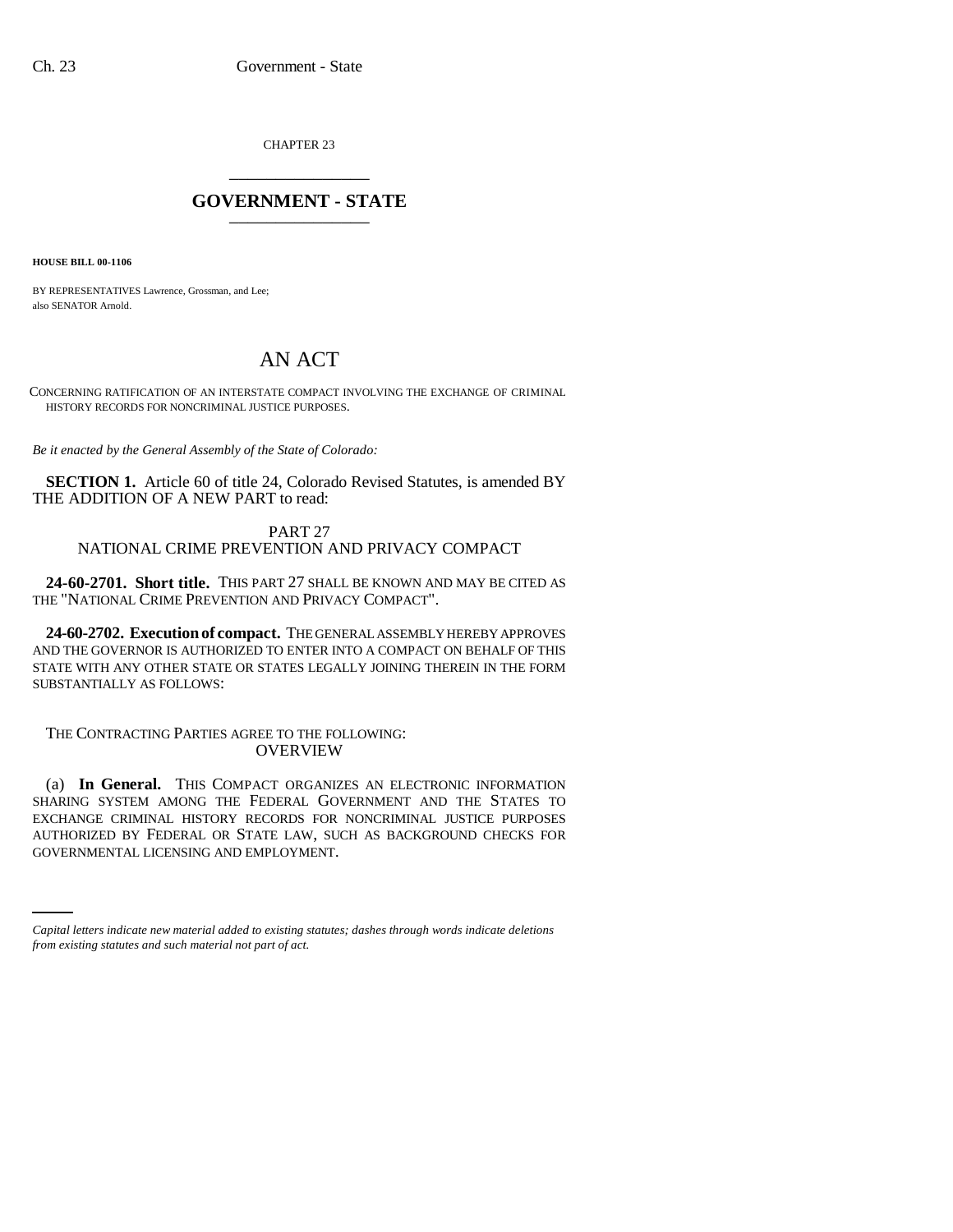Government - State Ch. 23

(b) **Obligations of Parties.** UNDER THIS COMPACT, THE FBI AND THE PARTY STATES AGREE TO MAINTAIN DETAILED DATABASES OF THEIR RESPECTIVE CRIMINAL HISTORY RECORDS, INCLUDING ARRESTS AND DISPOSITIONS, AND TO MAKE THEM AVAILABLE TO THE FEDERAL GOVERNMENT AND TO PARTY STATES FOR AUTHORIZED PURPOSES. THE FBI SHALL ALSO MANAGE THE FEDERAL DATA FACILITIES THAT PROVIDE A SIGNIFICANT PART OF THE INFRASTRUCTURE FOR THE SYSTEM.

## ARTICLE I -- DEFINITIONS

IN THIS COMPACT:

(1) **Attorney general.** THE TERM "ATTORNEY GENERAL" MEANS THE ATTORNEY GENERAL OF THE UNITED STATES.

(2) **Compact officer.** THE TERM "COMPACT OFFICER" MEANS:

(A) WITH RESPECT TO THE FEDERAL GOVERNMENT, AN OFFICIAL SO DESIGNATED BY THE DIRECTOR OF THE FBI: AND

(B) WITH RESPECT TO A PARTY STATE, THE CHIEF ADMINISTRATOR OF THE STATE'S CRIMINAL HISTORY RECORD REPOSITORY OR A DESIGNEE OF THE CHIEF ADMINISTRATOR WHO IS A REGULAR FULL-TIME EMPLOYEE OF THE REPOSITORY.

(3) **Council.** THE TERM "COUNCIL" MEANS THE COMPACT COUNCIL ESTABLISHED UNDER ARTICLE VI.

(4) **Criminal history records.** THE TERM "CRIMINAL HISTORY RECORDS":

(A) MEANS INFORMATION COLLECTED BY CRIMINAL JUSTICE AGENCIES ON INDIVIDUALS CONSISTING OF IDENTIFIABLE DESCRIPTIONS AND NOTATIONS OF ARRESTS, DETENTIONS, INDICTMENTS, OR OTHER FORMAL CRIMINAL CHARGES, AND ANY DISPOSITION ARISING THEREFROM, INCLUDING ACQUITTAL, SENTENCING, CORRECTIONAL SUPERVISION, OR RELEASE; AND

(B) DOES NOT INCLUDE IDENTIFICATION INFORMATION SUCH AS FINGERPRINT RECORDS IF SUCH INFORMATION DOES NOT INDICATE INVOLVEMENT OF THE INDIVIDUAL WITH THE CRIMINAL JUSTICE SYSTEM.

(5) **Criminal history record repository.** THE TERM "CRIMINAL HISTORY RECORD REPOSITORY" MEANS THE STATE AGENCY DESIGNATED BY THE GOVERNOR OR OTHER APPROPRIATE EXECUTIVE OFFICIAL OR THE LEGISLATURE OF A STATE TO PERFORM CENTRALIZED RECORD-KEEPING FUNCTIONS FOR CRIMINAL HISTORY RECORDS AND SERVICES IN THE STATE.

(6) **Criminal justice.** THE TERM "CRIMINAL JUSTICE" INCLUDES ACTIVITIES RELATING TO THE DETECTION, APPREHENSION, DETENTION, PRETRIAL RELEASE, POST-TRIAL RELEASE, PROSECUTION, ADJUDICATION, CORRECTIONAL SUPERVISION, OR REHABILITATION OF ACCUSED PERSONS OR CRIMINAL OFFENDERS. THE ADMINISTRATION OF CRIMINAL JUSTICE INCLUDES CRIMINAL IDENTIFICATION ACTIVITIES AND THE COLLECTION, STORAGE, AND DISSEMINATION OF CRIMINAL HISTORY RECORDS.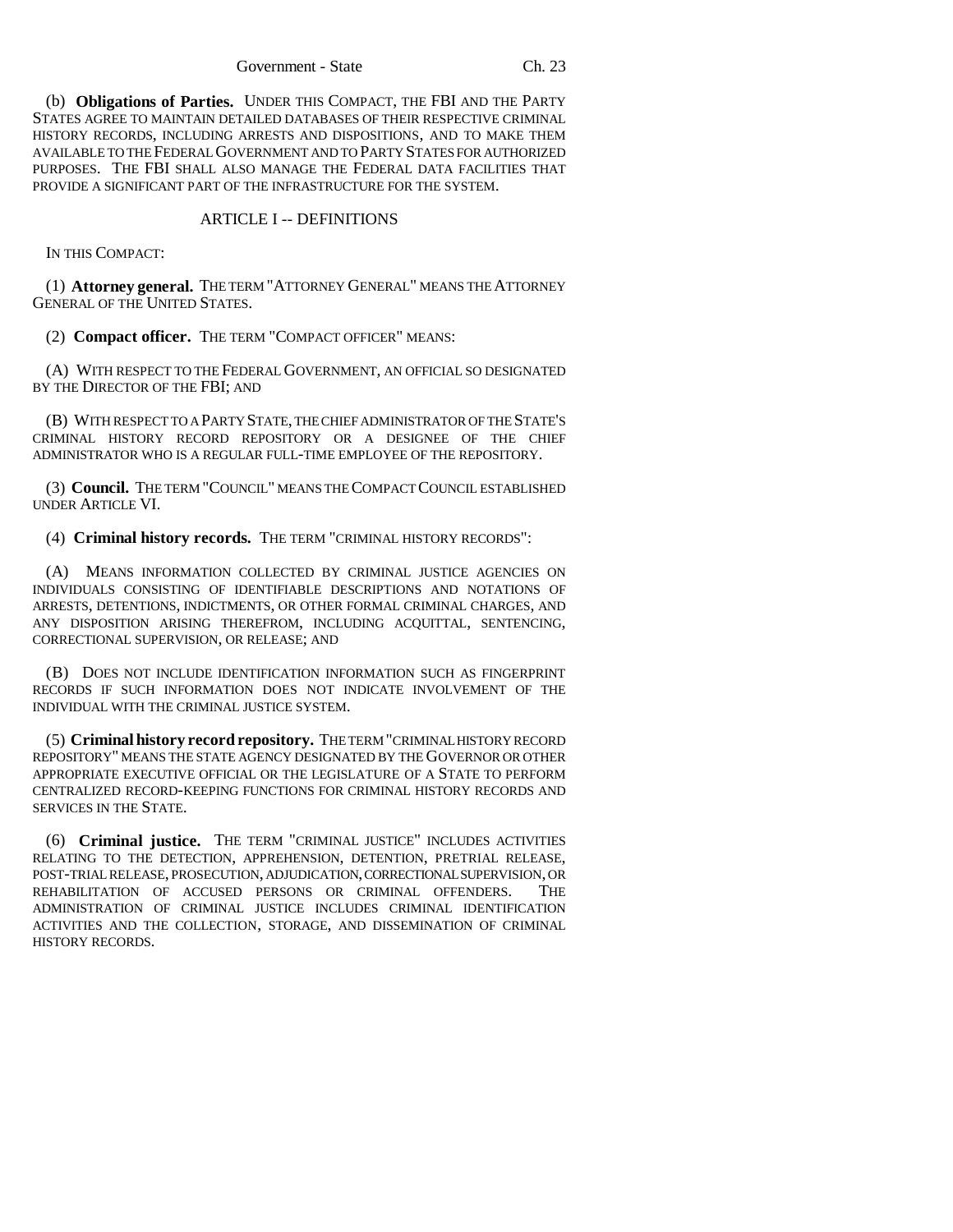#### Ch. 23 Government - State

## (7) **Criminal justice agency.** THE TERM "CRIMINAL JUSTICE AGENCY":

(A) MEANS:

(i) COURTS; AND

(ii) A GOVERNMENTAL AGENCY OR ANY SUBUNIT THEREOF THAT:

(I) PERFORMS THE ADMINISTRATION OF CRIMINAL JUSTICE PURSUANT TO A STATUTE OR EXECUTIVE ORDER; AND

(II) ALLOCATES A SUBSTANTIAL PART OF ITS ANNUAL BUDGET TO THE ADMINISTRATION OF CRIMINAL JUSTICE; AND

(B) INCLUDES FEDERAL AND STATE INSPECTORS GENERAL OFFICES.

(8) **Criminal justice services.** THE TERM "CRIMINAL JUSTICE SERVICES" MEANS SERVICES PROVIDED BY THE FBI TO CRIMINAL JUSTICE AGENCIES IN RESPONSE TO A REQUEST FOR INFORMATION ABOUT A PARTICULAR INDIVIDUAL OR AS AN UPDATE TO INFORMATION PREVIOUSLY PROVIDED FOR CRIMINAL JUSTICE PURPOSES.

(9) **Criterion offense.** THE TERM "CRITERION OFFENSE" MEANS ANY FELONY OR MISDEMEANOR OFFENSE NOT INCLUDED ON THE LIST OF NONSERIOUS OFFENSES PUBLISHED PERIODICALLY BY THE FBI.

(10) **Direct access.** THE TERM "DIRECT ACCESS" MEANS ACCESS TO THE NATIONAL IDENTIFICATION INDEX BY COMPUTER TERMINAL OR OTHER AUTOMATED MEANS NOT REQUIRING THE ASSISTANCE OF OR INTERVENTION BY ANY OTHER PARTY OR AGENCY.

(11) **Executive order.** THE TERM "EXECUTIVE ORDER" MEANS AN ORDER OF THE PRESIDENT OF THE UNITED STATES OR THE CHIEF EXECUTIVE OFFICER OF A STATE THAT HAS THE FORCE OF LAW AND THAT IS PROMULGATED IN ACCORDANCE WITH APPLICABLE LAW.

(12) **FBI.** THE TERM "FBI" MEANS THE FEDERAL BUREAU OF INVESTIGATION.

(13) **Interstate identification system.** THE TERM "INTERSTATE IDENTIFICATION INDEX SYSTEM" OR "III SYSTEM":

(A) MEANS THE COOPERATIVE FEDERAL-STATE SYSTEM FOR THE EXCHANGE OF CRIMINAL HISTORY RECORDS; AND

(B) INCLUDES THE NATIONAL IDENTIFICATION INDEX, THE NATIONAL FINGERPRINT FILE AND, TO THE EXTENT OF THEIR PARTICIPATION IN SUCH SYSTEM, THE CRIMINAL HISTORY RECORD REPOSITORIES OF THE STATES AND THE FBI.

(14) **National fingerprint file.** THE TERM "NATIONAL FINGERPRINT FILE" MEANS A DATABASE OF FINGERPRINTS, OR OTHER UNIQUELY PERSONAL IDENTIFYING INFORMATION, RELATING TO AN ARRESTED OR CHARGED INDIVIDUAL MAINTAINED BY THE FBI TO PROVIDE POSITIVE IDENTIFICATION OF RECORD SUBJECTS INDEXED IN THE III SYSTEM.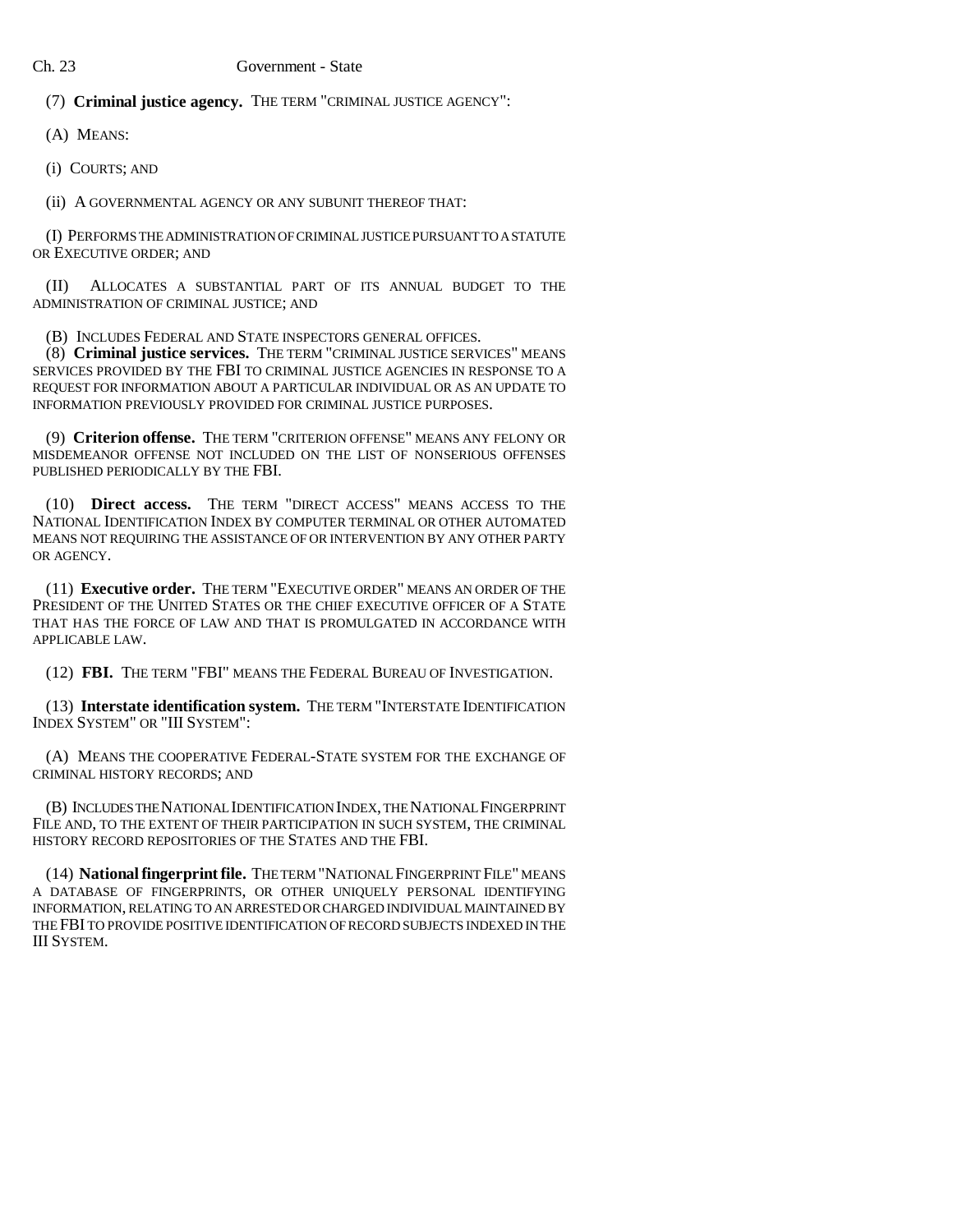(15) **National identification index.** THE TERM "NATIONAL IDENTIFICATION INDEX" MEANS AN INDEX MAINTAINED BY THE FBI CONSISTING OF NAMES, IDENTIFYING NUMBERS, AND OTHER DESCRIPTIVE INFORMATION RELATING TO RECORD SUBJECTS ABOUT WHOM THERE ARE CRIMINAL HISTORY RECORDS IN THE III SYSTEM.

(16) **National indices.** THE TERM "NATIONAL INDICES" MEANS THE NATIONAL IDENTIFICATION INDEX AND THE NATIONAL FINGERPRINT FILE.

(17) **Nonparty state.** THE TERM "NONPARTY STATE" MEANS A STATE THAT HAS NOT RATIFIED THIS COMPACT.

(18) **Noncriminal justice purposes.** THE TERM "NONCRIMINAL JUSTICE PURPOSES" MEANS USES OF CRIMINAL HISTORY RECORDS FOR PURPOSES AUTHORIZED BY FEDERAL OR STATE LAW OTHER THAN PURPOSES RELATING TO CRIMINAL JUSTICE ACTIVITIES, INCLUDING EMPLOYMENT SUITABILITY, LICENSING DETERMINATIONS, IMMIGRATION AND NATURALIZATION MATTERS, AND NATIONAL SECURITY CLEARANCES.

(19) **Party state.** THE TERM "PARTY STATE" MEANS A STATE THAT HAS RATIFIED THIS COMPACT.

(20) **Positive identification.** THE TERM "POSITIVE IDENTIFICATION" MEANS A DETERMINATION, BASED UPON A COMPARISON OF FINGERPRINTS OR OTHER EQUALLY RELIABLE BIOMETRIC IDENTIFICATION TECHNIQUES, THAT THE SUBJECT OF A RECORD SEARCH IS THE SAME PERSON AS THE SUBJECT OF A CRIMINAL HISTORY RECORD OR RECORDS INDEXED IN THE III SYSTEM. IDENTIFICATIONS BASED SOLELY UPON A COMPARISON OF SUBJECTS' NAMES OR OTHER NONUNIQUE IDENTIFICATION CHARACTERISTICS OR NUMBERS, OR COMBINATIONS THEREOF, SHALL NOT CONSTITUTE POSITIVE IDENTIFICATION.

(21) **Sealed record information.** THE TERM "SEALED RECORD INFORMATION" MEANS:

(A) WITH RESPECT TO ADULTS, THAT PORTION OF A RECORD THAT IS:

(i) NOT AVAILABLE FOR CRIMINAL JUSTICE USES;

(ii) NOT SUPPORTED BY FINGERPRINTS OR OTHER ACCEPTED MEANS OF POSITIVE IDENTIFICATION; OR

(iii) SUBJECT TO RESTRICTIONS ON DISSEMINATION FOR NONCRIMINAL JUSTICE PURPOSES PURSUANT TO A COURT ORDER RELATED TO A PARTICULAR SUBJECT OR PURSUANT TO A FEDERAL OR STATE STATUTE THAT REQUIRES ACTION ON A SEALING PETITION FILED BY A PARTICULAR RECORD SUBJECT; AND

(B) WITH RESPECT TO JUVENILES, WHATEVER EACH STATE DETERMINES IS A SEALED RECORD UNDER ITS OWN LAW AND PROCEDURE.

(22) **State.** THE TERM "STATE" MEANS ANY STATE, TERRITORY, OR POSSESSION OF THE UNITED STATES, THE DISTRICT OF COLUMBIA, AND THE COMMONWEALTH OF PUERTO RICO.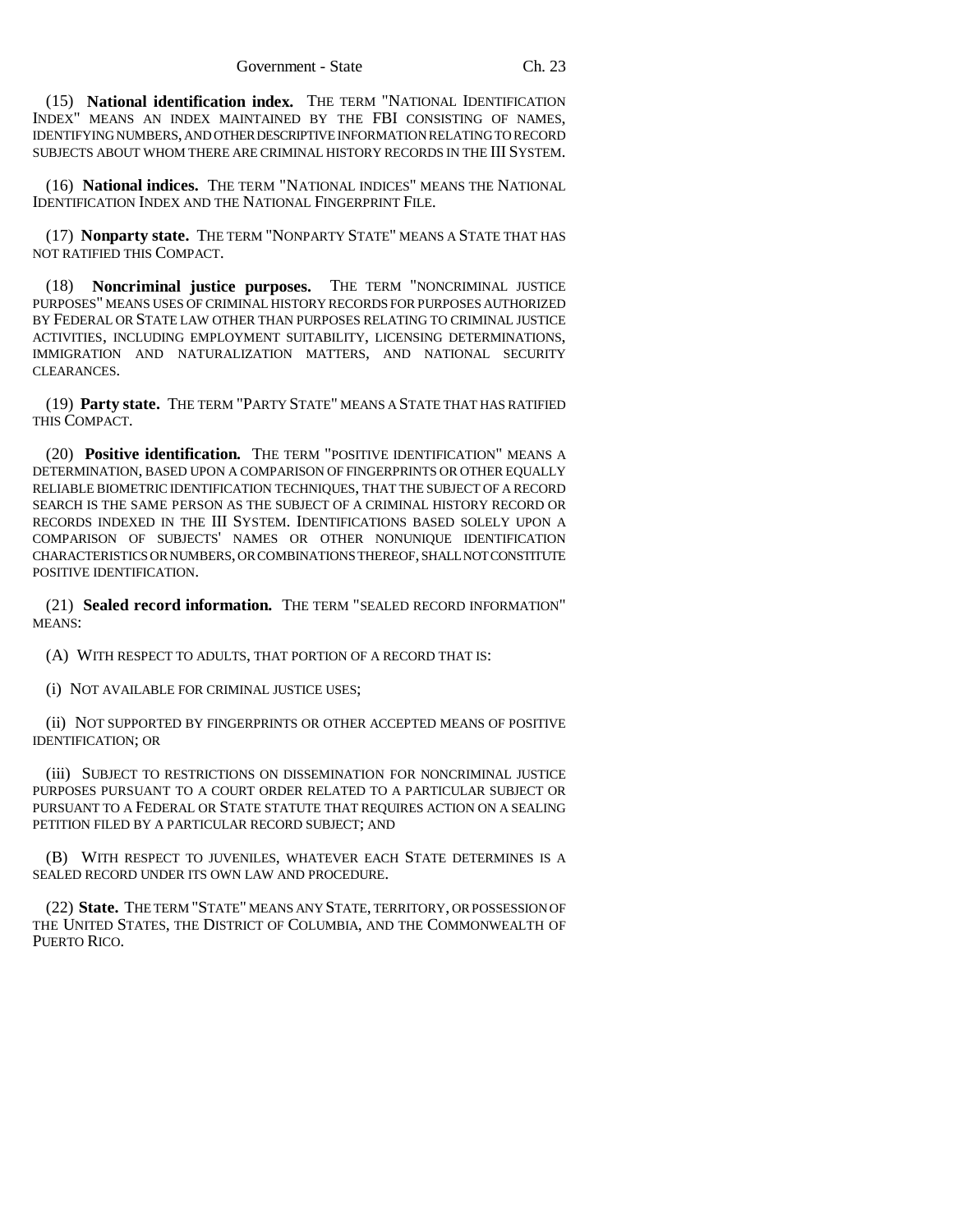Ch. 23 Government - State

#### ARTICLE II -- PURPOSES

THE PURPOSES OF THIS COMPACT ARE TO:

(1) PROVIDE A LEGAL FRAMEWORK FOR THE ESTABLISHMENT OF A COOPERATIVE FEDERAL-STATE SYSTEM FOR THE INTERSTATE AND FEDERAL-STATE EXCHANGE OF CRIMINAL HISTORY RECORDS FOR NONCRIMINAL JUSTICE USES;

(2) REQUIRE THE FBI TO PERMIT USE OF THE NATIONAL IDENTIFICATION INDEX AND THE NATIONAL FINGERPRINT FILE BY EACH PARTY STATE, AND TO PROVIDE, IN A TIMELY FASHION, FEDERAL AND STATE CRIMINAL HISTORY RECORDS TO REQUESTING STATES, IN ACCORDANCE WITH THE TERMS OF THIS COMPACT AND WITH RULES, PROCEDURES, AND STANDARDS ESTABLISHED BY THE COUNCIL UNDER ARTICLE VI;

(3) REQUIRE PARTY STATES TO PROVIDE INFORMATION AND RECORDS FOR THE NATIONAL IDENTIFICATION INDEX AND THE NATIONAL FINGERPRINT FILE AND TO PROVIDE CRIMINAL HISTORY RECORDS, IN A TIMELY FASHION, TO CRIMINAL HISTORY RECORD REPOSITORIES OF OTHER STATES AND THE FEDERAL GOVERNMENT FOR NONCRIMINAL JUSTICE PURPOSES, IN ACCORDANCE WITH THE TERMS OF THIS COMPACT AND WITH RULES, PROCEDURES, AND STANDARDS ESTABLISHED BY THE COUNCIL UNDER ARTICLE VI;

(4) PROVIDE FOR THE ESTABLISHMENT OF A COUNCIL TO MONITOR III SYSTEM OPERATIONS AND TO PRESCRIBE SYSTEM RULES AND PROCEDURES FOR THE EFFECTIVE AND PROPER OPERATION OF THE III SYSTEM FOR NONCRIMINAL JUSTICE PURPOSES; AND

(5) REQUIRE THE FBI AND EACH PARTY STATE TO ADHERE TO III SYSTEM STANDARDS CONCERNING RECORD DISSEMINATION AND USE, RESPONSE TIMES, SYSTEM SECURITY, DATA QUALITY, AND OTHER DULY ESTABLISHED STANDARDS, INCLUDING THOSE THAT ENHANCE THE ACCURACY AND PRIVACY OF SUCH RECORDS.

## ARTICLE III -- RESPONSIBILITIES OF COMPACT PARTIES

(a) **FBI Responsibilities.** THE DIRECTOR OF THE FBI SHALL:

(1) APPOINT AN FBI COMPACT OFFICER WHO SHALL:

(A) ADMINISTER THIS COMPACT WITHIN THE DEPARTMENT OF JUSTICE AND AMONG FEDERAL AGENCIES AND OTHER AGENCIES AND ORGANIZATIONS THAT SUBMIT SEARCH REQUESTS TO THE FBI PURSUANT TO ARTICLE V (c);

(B) ENSURE THAT COMPACT PROVISIONS AND RULES, PROCEDURES, AND STANDARDS PRESCRIBED BY THE COUNCIL UNDER ARTICLE VI ARE COMPLIED WITH BY THE DEPARTMENT OF JUSTICE AND THE FEDERAL AGENCIES AND OTHER AGENCIES AND ORGANIZATIONS REFERRED TO IN ARTICLE III (a)  $(1)$  (A); AND

(C) REGULATE THE USE OF RECORDS RECEIVED BY MEANS OF THE IIISYSTEM FROM PARTY STATES WHEN SUCH RECORDS ARE SUPPLIED BY THE FBI DIRECTLY TO OTHER FEDERAL AGENCIES;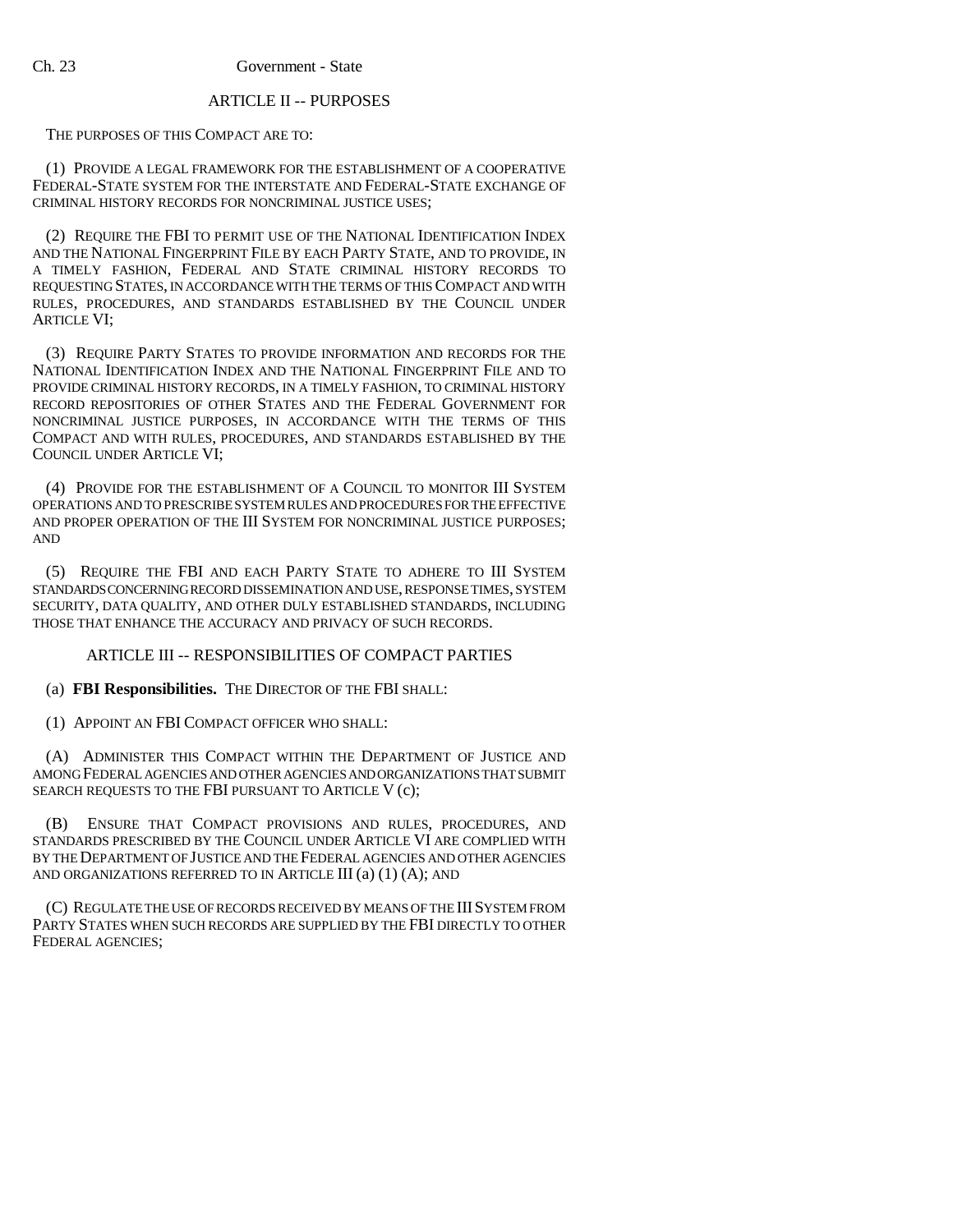(2) PROVIDE TO FEDERAL AGENCIES AND TO STATE CRIMINAL HISTORY RECORD REPOSITORIES, CRIMINAL HISTORY RECORDS MAINTAINED IN ITS DATABASE FOR THE NONCRIMINAL JUSTICE PURPOSES DESCRIBED IN ARTICLE IV, INCLUDING:

(A) INFORMATION FROM NONPARTY STATES; AND

(B) INFORMATION FROM PARTY STATES THAT IS AVAILABLE FROM THE FBI THROUGH THE III SYSTEM, BUT IS NOT AVAILABLE FROM THE PARTY STATE THROUGH THE III SYSTEM;

(3) PROVIDE A TELECOMMUNICATIONS NETWORK AND MAINTAIN CENTRALIZED FACILITIES FOR THE EXCHANGE OF CRIMINAL HISTORY RECORDS FOR BOTH CRIMINAL JUSTICE PURPOSES AND THE NONCRIMINAL JUSTICE PURPOSES DESCRIBED IN ARTICLE IV, AND ENSURE THAT THE EXCHANGE OF SUCH RECORDS FOR CRIMINAL JUSTICE PURPOSES HAS PRIORITY OVER EXCHANGE FOR NONCRIMINAL JUSTICE PURPOSES; AND

(4) MODIFY OR ENTER INTO USER AGREEMENTS WITH NONPARTY STATE CRIMINAL HISTORY RECORD REPOSITORIES TO REQUIRE THEM TO ESTABLISH RECORD REQUEST PROCEDURES CONFORMING TO THOSE PRESCRIBED IN ARTICLE V.

(b) **State Responsibilities.** EACH PARTY STATE SHALL:

(1) APPOINT A COMPACT OFFICER WHO SHALL:

(A) ADMINISTER THIS COMPACT WITHIN THAT STATE;

(B) ENSURE THAT COMPACT PROVISIONS AND RULES, PROCEDURES, AND STANDARDS ESTABLISHED BY THE COUNCIL UNDER ARTICLE VI ARE COMPLIED WITH IN THE STATE; AND

(C) REGULATE THE IN-STATE USE OF RECORDS RECEIVED BY MEANS OF THE III SYSTEM FROM THE FBI OR FROM OTHER PARTY STATES;

(2) ESTABLISH AND MAINTAIN A CRIMINAL HISTORY RECORD REPOSITORY, WHICH SHALL PROVIDE:

(A) INFORMATION AND RECORDS FOR THE NATIONAL IDENTIFICATION INDEX AND THE NATIONAL FINGERPRINT FILE; AND

(B) THE STATE'S III SYSTEM-INDEXED CRIMINAL HISTORY RECORDS FOR NONCRIMINAL JUSTICE PURPOSES DESCRIBED IN ARTICLE IV;

(3) PARTICIPATE IN THE NATIONAL FINGERPRINT FILE; AND

(4) PROVIDE AND MAINTAIN TELECOMMUNICATIONS LINKS AND RELATED EQUIPMENT NECESSARY TO SUPPORT THE SERVICES SET FORTH IN THIS COMPACT.

(c) **Compliance With III System Standards.** IN CARRYING OUT THEIR RESPONSIBILITIES UNDER THIS COMPACT, THE FBI AND EACH PARTY STATE SHALL COMPLY WITH IIISYSTEM RULES, PROCEDURES, AND STANDARDS DULY ESTABLISHED BY THE COUNCIL CONCERNING RECORD DISSEMINATION AND USE, RESPONSE TIMES,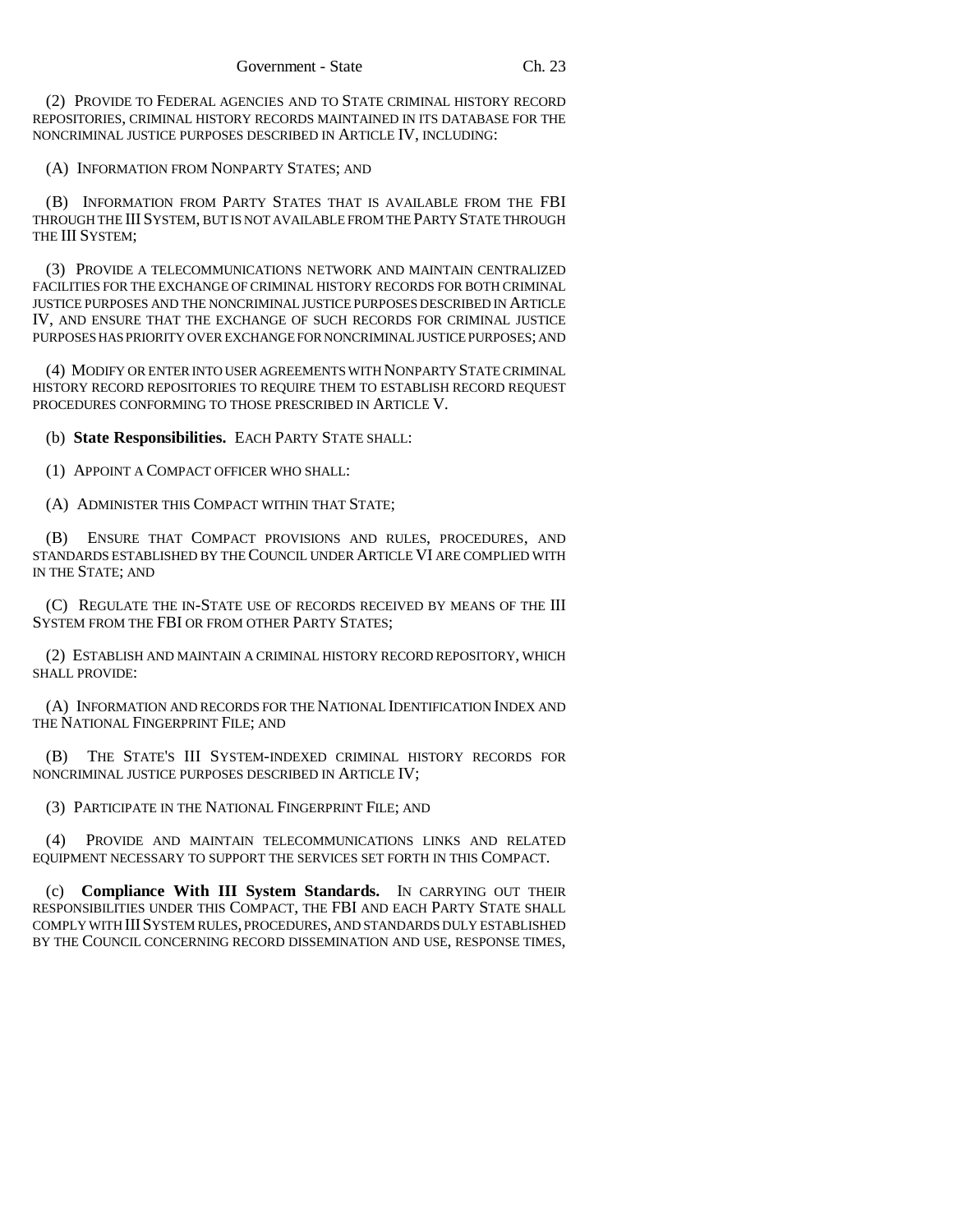DATA QUALITY, SYSTEM SECURITY, ACCURACY, PRIVACY PROTECTION, AND OTHER ASPECTS OF III SYSTEM OPERATION.

## (d) **Maintenance of Record Services.**

(1) USE OF THE III SYSTEM FOR NONCRIMINAL JUSTICE PURPOSES AUTHORIZED IN THIS COMPACT SHALL BE MANAGED SO AS NOT TO DIMINISH THE LEVEL OF SERVICES PROVIDED IN SUPPORT OF CRIMINAL JUSTICE PURPOSES.

(2) ADMINISTRATION OF COMPACT PROVISIONS SHALL NOT REDUCE THE LEVEL OF SERVICE AVAILABLE TO AUTHORIZED NONCRIMINAL JUSTICE USERS ON THE EFFECTIVE DATE OF THIS COMPACT.

## ARTICLE IV -- AUTHORIZED RECORD DISCLOSURES

(a) **State Criminal History Record Repositories.** TO THE EXTENT AUTHORIZED BY SECTION 552A OF TITLE 5, UNITED STATES CODE (COMMONLY KNOWN AS THE "PRIVACY ACT OF 1974"), THE FBI SHALL PROVIDE ON REQUEST CRIMINAL HISTORY RECORDS (EXCLUDING SEALED RECORDS) TO STATE CRIMINAL HISTORY RECORD REPOSITORIES FOR NONCRIMINAL JUSTICE PURPOSES ALLOWED BY FEDERAL STATUTE, FEDERAL EXECUTIVE ORDER, OR A STATE STATUTE THAT HAS BEEN APPROVED BY THE ATTORNEY GENERAL AND THAT AUTHORIZES NATIONAL INDICES CHECKS.

(b) **Criminal Justice Agencies and Other Governmental or Nongovernmental Agencies.** THE FBI, TO THE EXTENT AUTHORIZED BY SECTION 552A OF TITLE 5, UNITED STATES CODE (COMMONLY KNOWN AS THE "PRIVACY ACT OF 1974"), AND STATE CRIMINAL HISTORY RECORD REPOSITORIES SHALL PROVIDE CRIMINAL HISTORY RECORDS (EXCLUDING SEALED RECORDS) TO CRIMINAL JUSTICE AGENCIES AND OTHER GOVERNMENTAL OR NONGOVERNMENTAL AGENCIES FOR NONCRIMINAL JUSTICE PURPOSES ALLOWED BY FEDERAL STATUTE, FEDERAL EXECUTIVE ORDER, OR A STATE STATUTE THAT HAS BEEN APPROVED BY THE ATTORNEY GENERAL, THAT AUTHORIZES NATIONAL INDICES CHECKS.

(c) **Procedures.** ANY RECORD OBTAINED UNDER THIS COMPACT MAY BE USED ONLY FOR THE OFFICIAL PURPOSES FOR WHICH THE RECORD WAS REQUESTED. EACH COMPACT OFFICER SHALL ESTABLISH PROCEDURES, CONSISTENT WITH THIS COMPACT, AND WITH RULES, PROCEDURES, AND STANDARDS ESTABLISHED BY THE COUNCIL UNDER ARTICLE VI, WHICH PROCEDURES SHALL PROTECT THE ACCURACY AND PRIVACY OF THE RECORDS, AND SHALL:

(1) ENSURE THAT RECORDS OBTAINED UNDER THIS COMPACT ARE USED ONLY BY AUTHORIZED OFFICIALS FOR AUTHORIZED PURPOSES;

(2) REQUIRE THAT SUBSEQUENT RECORD CHECKS ARE REQUESTED TO OBTAIN CURRENT INFORMATION WHENEVER A NEW NEED ARISES; AND

(3) ENSURE THAT RECORD ENTRIES THAT MAY NOT LEGALLY BE USED FOR A PARTICULAR NONCRIMINAL JUSTICE PURPOSE ARE DELETED FROM THE RESPONSE AND, IF NO INFORMATION AUTHORIZED FOR RELEASE REMAINS, AN APPROPRIATE "NO RECORD" RESPONSE IS COMMUNICATED TO THE REQUESTING OFFICIAL.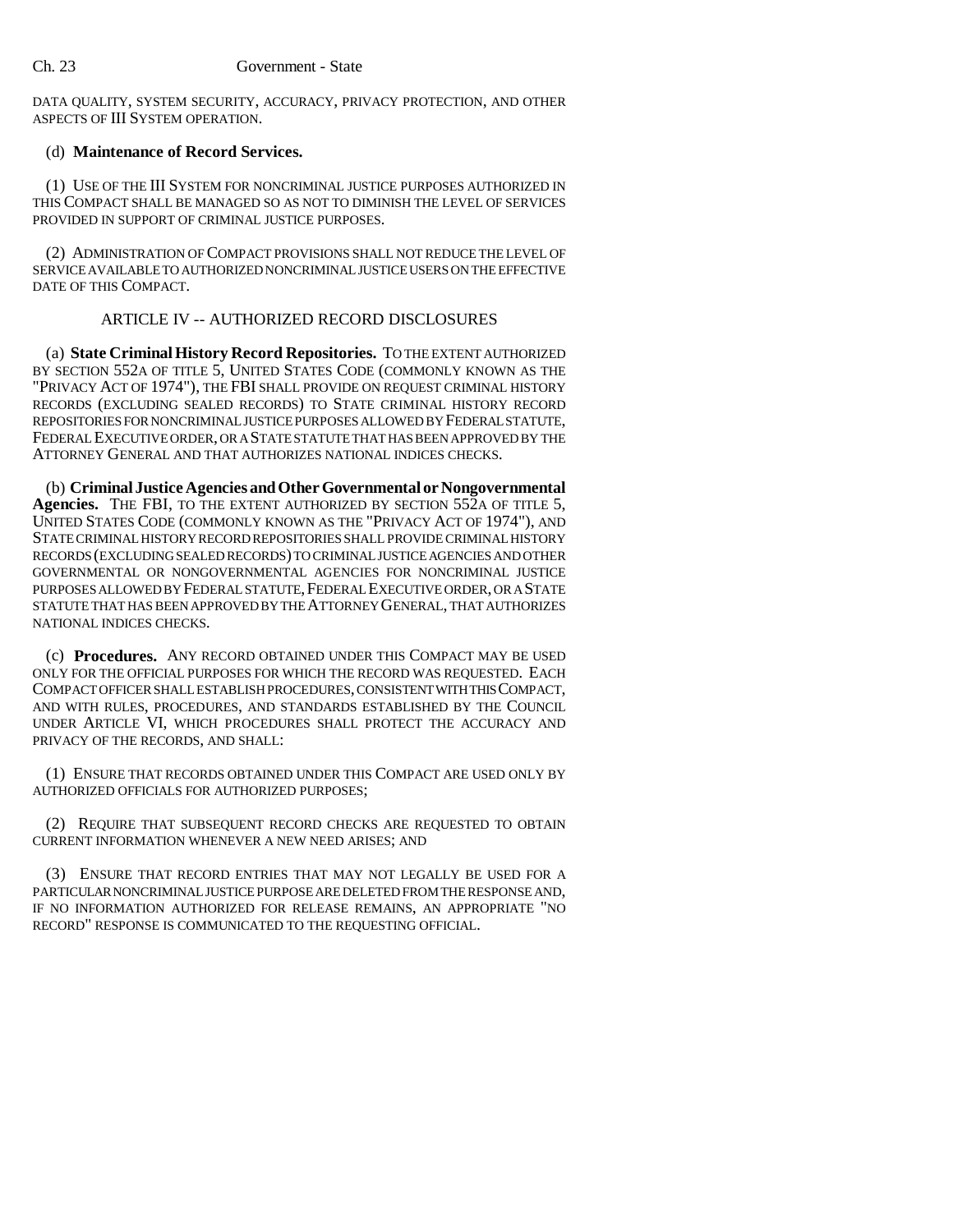## ARTICLE V -- RECORD REQUEST PROCEDURES

(a) **Positive Identification.** SUBJECT FINGERPRINTS OR OTHER APPROVED FORMS OF POSITIVE IDENTIFICATION SHALL BE SUBMITTED WITH ALL REQUESTS FOR CRIMINAL HISTORY RECORD CHECKS FOR NONCRIMINAL JUSTICE PURPOSES.

(b) **Submission of State Requests.** EACH REQUEST FOR A CRIMINAL HISTORY RECORD CHECK UTILIZING THE NATIONAL INDICES MADE UNDER ANY APPROVED STATE STATUTE SHALL BE SUBMITTED THROUGH THAT STATE'S CRIMINAL HISTORY RECORD REPOSITORY. A STATE CRIMINAL HISTORY RECORD REPOSITORY SHALL PROCESS AN INTERSTATE REQUEST FOR NONCRIMINAL JUSTICE PURPOSES THROUGH THE NATIONAL INDICES ONLY IF SUCH REQUEST IS TRANSMITTED THROUGH ANOTHER STATE CRIMINAL HISTORY RECORD REPOSITORY OR THE FBI.

(c) **Submission of Federal Requests.** EACH REQUEST FOR CRIMINAL HISTORY RECORD CHECKS UTILIZING THE NATIONAL INDICES MADE UNDER FEDERAL AUTHORITY SHALL BE SUBMITTED THROUGH THE FBI OR, IF THE STATE CRIMINAL HISTORY RECORD REPOSITORY CONSENTS TO PROCESS FINGERPRINT SUBMISSIONS, THROUGH THE CRIMINAL HISTORY RECORD REPOSITORY IN THE STATE IN WHICH SUCH REQUEST ORIGINATED. DIRECT ACCESS TO THE NATIONAL IDENTIFICATION INDEX BY ENTITIES OTHER THAN THE FBI AND STATE CRIMINAL HISTORY RECORDS REPOSITORIES SHALL NOT BE PERMITTED FOR NONCRIMINAL JUSTICE PURPOSES.

(d) **Fees.** A STATE CRIMINAL HISTORY RECORD REPOSITORY OR THE FBI:

(1) MAY CHARGE A FEE, IN ACCORDANCE WITH APPLICABLE LAW, FOR HANDLING A REQUEST INVOLVING FINGERPRINT PROCESSING FOR NONCRIMINAL JUSTICE PURPOSES; AND

(2) MAY NOT CHARGE A FEE FOR PROVIDING CRIMINAL HISTORY RECORDS IN RESPONSE TO AN ELECTRONIC REQUEST FOR A RECORD THAT DOES NOT INVOLVE A REQUEST TO PROCESS FINGERPRINTS.

#### (e) **Additional Search.**

(1) IF A STATE CRIMINAL HISTORY RECORD REPOSITORY CANNOT POSITIVELY IDENTIFY THE SUBJECT OF A RECORD REQUEST MADE FOR NONCRIMINAL JUSTICE PURPOSES, THE REQUEST, TOGETHER WITH FINGERPRINTS OR OTHER APPROVED IDENTIFYING INFORMATION, SHALL BE FORWARDED TO THE FBI FOR A SEARCH OF THE NATIONAL INDICES.

(2) IF, WITH RESPECT TO A REQUEST FORWARDED BY A STATE CRIMINAL HISTORY RECORD REPOSITORY UNDER PARAGRAPH (1), THE FBI POSITIVELY IDENTIFIES THE SUBJECT AS HAVING A III SYSTEM-INDEXED RECORD OR RECORDS:

(A) THE FBI SHALL SO ADVISE THE STATE CRIMINAL HISTORY RECORD REPOSITORY; AND

(B) THE STATE CRIMINAL HISTORY RECORD REPOSITORY SHALL BE ENTITLED TO OBTAIN THE ADDITIONAL CRIMINAL HISTORY RECORD INFORMATION FROM THE FBI OR OTHER STATE CRIMINAL HISTORY RECORD REPOSITORIES.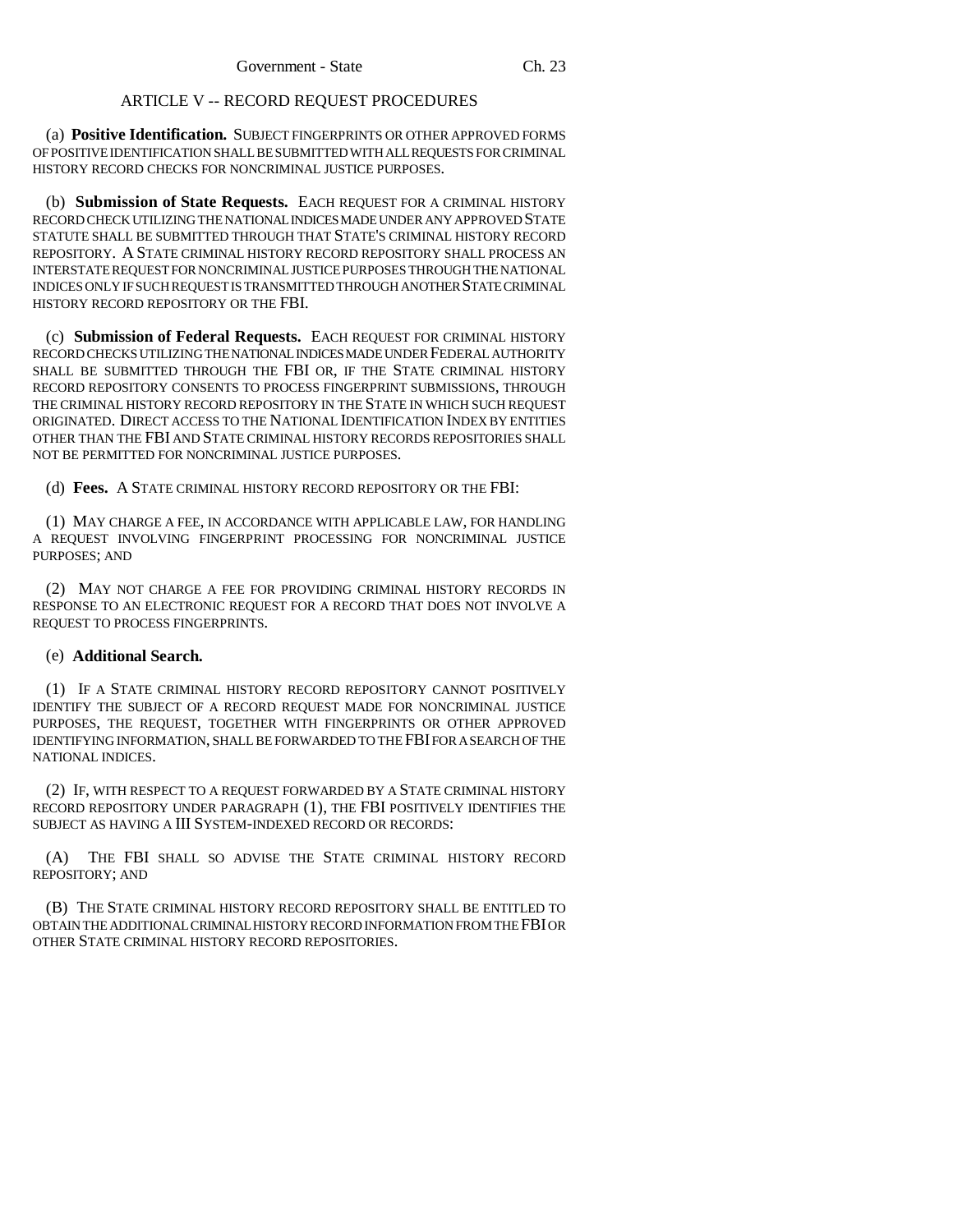## ARTICLE VI -- ESTABLISHMENT OF COMPACT COUNCIL

## (a) **Establishment.**

(1) **In General.** THERE IS ESTABLISHED A COUNCIL TO BE KNOWN AS THE "COMPACT COUNCIL", WHICH SHALL HAVE THE AUTHORITY TO PROMULGATE RULES AND PROCEDURES GOVERNING THE USE OF THE IIISYSTEM FOR NONCRIMINAL JUSTICE PURPOSES, NOT TO CONFLICT WITH FBI ADMINISTRATION OF THE III SYSTEM FOR CRIMINAL JUSTICE PURPOSES.

(2) **Organization.** THE COUNCIL SHALL:

(A) CONTINUE IN EXISTENCE AS LONG AS THIS COMPACT REMAINS IN EFFECT;

(B) BE LOCATED, FOR ADMINISTRATIVE PURPOSES, WITHIN THE FBI; AND

(C) BE ORGANIZED AND HOLD ITS FIRST MEETING AS SOON AS PRACTICABLE AFTER THE EFFECTIVE DATE OF THIS COMPACT.

(b) **Membership.** THE COUNCIL SHALL BE COMPOSED OF 15 MEMBERS, EACH OF WHOM SHALL BE APPOINTED BY THE ATTORNEY GENERAL, AS FOLLOWS:

(1) NINE MEMBERS, EACH OF WHOM SHALL SERVE A 2-YEAR TERM, WHO SHALL BE SELECTED FROM AMONG THE COMPACT OFFICERS OF PARTY STATES BASED ON THE RECOMMENDATION OF THE COMPACT OFFICERS OF ALL PARTY STATES, EXCEPT THAT, IN THE ABSENCE OF THE REQUISITE NUMBER OF COMPACT OFFICERS AVAILABLE TO SERVE, THE CHIEF ADMINISTRATORS OF THE CRIMINAL HISTORY RECORD REPOSITORIES OF NONPARTY STATES SHALL BE ELIGIBLE TO SERVE ON AN INTERIM BASIS.

(2) TWO AT-LARGE MEMBERS, NOMINATED BY THE DIRECTOR OF THE FBI, EACH OF WHOM SHALL SERVE A 3-YEAR TERM, OF WHOM:

(A) ONE SHALL BE A REPRESENTATIVE OF THE CRIMINAL JUSTICE AGENCIES OF THE FEDERAL GOVERNMENT AND MAY NOT BE AN EMPLOYEE OF THE FBI; AND

(B) ONE SHALL BE A REPRESENTATIVE OF THE NONCRIMINAL JUSTICE AGENCIES OF THE FEDERAL GOVERNMENT.

(3) TWO AT-LARGE MEMBERS, NOMINATED BY THE CHAIRMAN OF THE COUNCIL, ONCE THE CHAIRMAN IS ELECTED PURSUANT TO ARTICLE VI (c), EACH OF WHOM SHALL SERVE A 3-YEAR TERM, OF WHOM:

(A) ONE SHALL BE A REPRESENTATIVE OF STATE OR LOCAL CRIMINAL JUSTICE AGENCIES; AND

(B) ONE SHALL BE A REPRESENTATIVE OF STATE OR LOCAL NONCRIMINAL JUSTICE AGENCIES.

(4) ONE MEMBER, WHO SHALL SERVE A 3-YEAR TERM, AND WHO SHALL SIMULTANEOUSLY BE A MEMBER OF THE FBI'S ADVISORY POLICY BOARD ON CRIMINAL JUSTICE INFORMATION SERVICES, NOMINATED BY THE MEMBERSHIP OF THAT POLICY BOARD.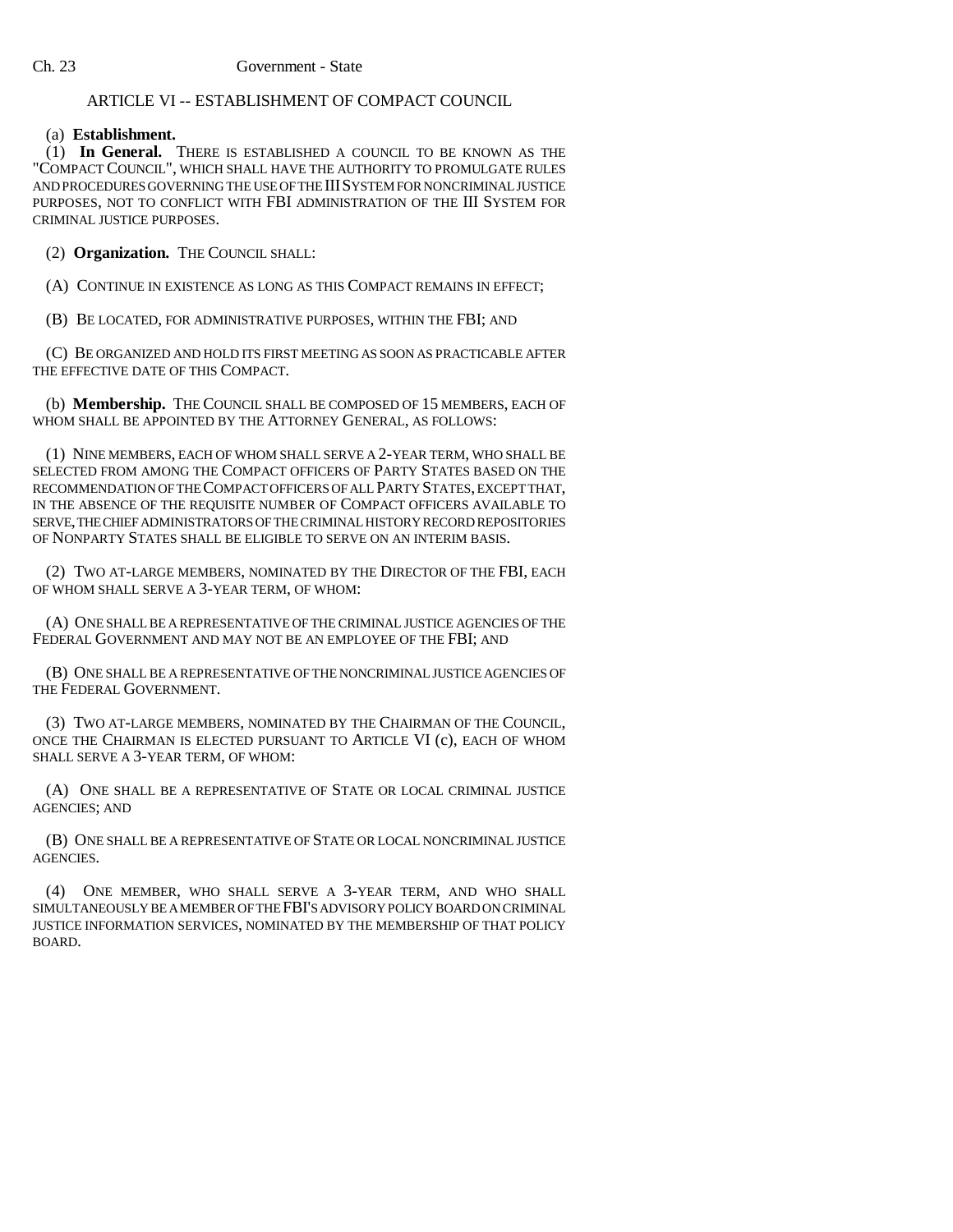(5) ONE MEMBER, NOMINATED BY THE DIRECTOR OF THE FBI, WHO SHALL SERVE A 3-YEAR TERM, AND WHO SHALL BE AN EMPLOYEE OF THE FBI.

## (c) **Chairman and Vice Chairman.**

(1) **In General.** FROM ITS MEMBERSHIP, THE COUNCIL SHALL ELECT A CHAIRMAN AND A VICE CHAIRMAN OF THE COUNCIL, RESPECTIVELY. BOTH THE CHAIRMAN AND VICE CHAIRMAN OF THE COUNCIL:

(A) SHALL BE A COMPACT OFFICER, UNLESS THERE IS NO COMPACT OFFICER ON THE COUNCIL WHO IS WILLING TO SERVE, IN WHICH CASE THE CHAIRMAN MAY BE AN AT-LARGE MEMBER; AND

(B) SHALL SERVE A 2-YEAR TERM AND MAY BE REELECTED TO ONLY 1 ADDITIONAL 2-YEAR TERM.

(2) **Duties of Vice Chairman.** THE VICE CHAIRMAN OF THE COUNCIL SHALL SERVE AS THE CHAIRMAN OF THE COUNCIL IN THE ABSENCE OF THE CHAIRMAN.

## (d) **Meetings.**

(1) **In General.** THE COUNCIL SHALL MEET AT LEAST ONCE EACH YEAR AT THE CALL OF THE CHAIRMAN. EACH MEETING OF THE COUNCIL SHALL BE OPEN TO THE PUBLIC. THE COUNCIL SHALL PROVIDE PRIOR PUBLIC NOTICE IN THE FEDERAL REGISTER OF EACH MEETING OF THE COUNCIL, INCLUDING THE MATTERS TO BE ADDRESSED AT SUCH MEETING.

(2) **Quorum.** A MAJORITY OF THE COUNCIL OR ANY COMMITTEE OF THE COUNCIL SHALL CONSTITUTE A QUORUM OF THE COUNCIL OR OF SUCH COMMITTEE, RESPECTIVELY, FOR THE CONDUCT OF BUSINESS. A LESSER NUMBER MAY MEET TO HOLD HEARINGS, TAKE TESTIMONY, OR CONDUCT ANY BUSINESS NOT REQUIRING A VOTE.

(e) **Rules, Procedures, and Standards.** THE COUNCIL SHALL MAKE AVAILABLE FOR PUBLIC INSPECTION AND COPYING AT THE COUNCIL OFFICE WITHIN THE FBI, AND SHALL PUBLISH IN THE FEDERAL REGISTER, ANY RULES, PROCEDURES, OR STANDARDS ESTABLISHED BY THE COUNCIL.

(f) **Assistance From FBI.** THE COUNCIL MAY REQUEST FROM THE FBI SUCH REPORTS, STUDIES, STATISTICS, OR OTHER INFORMATION OR MATERIALS AS THE COUNCIL DETERMINES TO BE NECESSARY TO ENABLE THE COUNCIL TO PERFORM ITS DUTIES UNDER THIS COMPACT. THE FBI, TO THE EXTENT AUTHORIZED BY LAW, MAY PROVIDE SUCH ASSISTANCE OR INFORMATION UPON SUCH A REQUEST.

(g) **Committees.** THE CHAIRMAN MAY ESTABLISH COMMITTEES AS NECESSARY TO CARRY OUT THIS COMPACT AND MAY PRESCRIBE THEIR MEMBERSHIP, RESPONSIBILITIES, AND DURATION.

## ARTICLE VII -- RATIFICATION OF COMPACT

THIS COMPACT SHALL TAKE EFFECT UPON BEING ENTERED INTO BY 2 OR MORE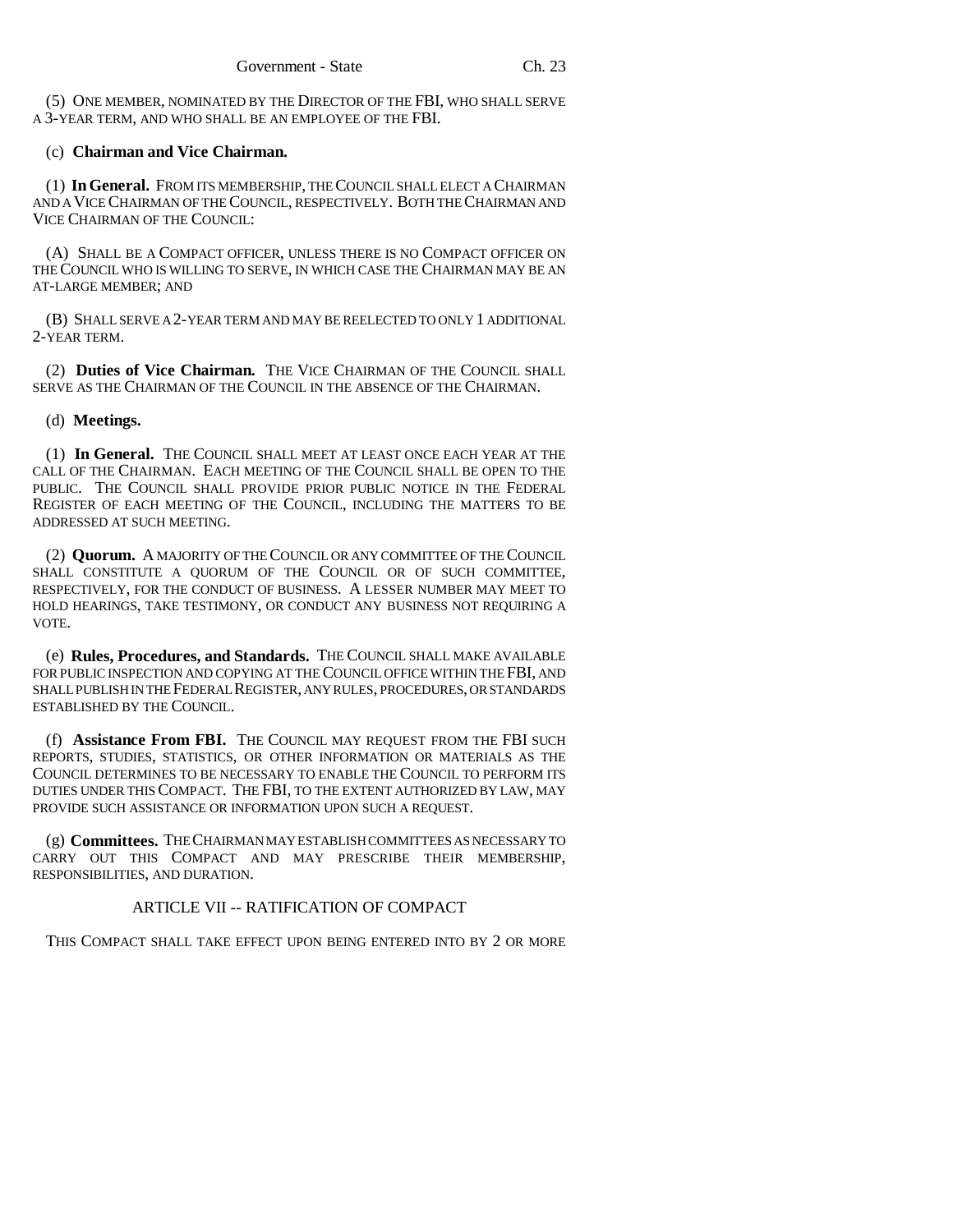#### Ch. 23 Government - State

STATES AS BETWEEN THOSE STATES AND THE FEDERAL GOVERNMENT. UPON SUBSEQUENT ENTERING INTO THIS COMPACT BY ADDITIONAL STATES, IT SHALL BECOME EFFECTIVE AMONG THOSE STATES AND THE FEDERAL GOVERNMENT AND EACH PARTY STATE THAT HAS PREVIOUSLY RATIFIED IT. WHEN RATIFIED, THIS COMPACT SHALL HAVE THE FULL FORCE AND EFFECT OF LAW WITHIN THE RATIFYING JURISDICTIONS. THE FORM OF RATIFICATION SHALL BE IN ACCORDANCE WITH THE LAWS OF THE EXECUTING STATE.

## ARTICLE VIII -- MISCELLANEOUS PROVISIONS

(a) **Relation of Compact to Certain FBI Activities.** ADMINISTRATION OF THIS COMPACT SHALL NOT INTERFERE WITH THE MANAGEMENT AND CONTROL OF THE DIRECTOR OF THE FBI OVER THE FBI'S COLLECTION AND DISSEMINATION OF CRIMINAL HISTORY RECORDS AND THE ADVISORY FUNCTION OF THE FBI'S ADVISORY POLICY BOARD CHARTERED UNDER THE FEDERAL ADVISORY COMMITTEE ACT (5U.S.C.APP.) FOR ALL PURPOSES OTHER THAN NONCRIMINAL JUSTICE.

(b) **No Authority for Nonappropriated Expenditures.** NOTHING IN THIS COMPACT SHALL REQUIRE THE FBI TO OBLIGATE OR EXPEND FUNDS BEYOND THOSE APPROPRIATED TO THE FBI.

(c) **Relating to Public Law 92-544.** NOTHING IN THIS COMPACT SHALL DIMINISH OR LESSEN THE OBLIGATIONS, RESPONSIBILITIES, AND AUTHORITIES OF ANY STATE, WHETHER A PARTY STATE OR A NONPARTY STATE, OR OF ANY CRIMINAL HISTORY RECORD REPOSITORY OR OTHER SUBDIVISION OR COMPONENT THEREOF, UNDER THE DEPARTMENTS OF STATE,JUSTICE, AND COMMERCE, THE JUDICIARY, AND RELATED AGENCIES APPROPRIATION ACT, 1973 (PUBLIC LAW 92-544), OR REGULATIONS AND GUIDELINES PROMULGATED THEREUNDER, INCLUDING THE RULES AND PROCEDURES PROMULGATED BY THE COUNCIL UNDER ARTICLE VI (a), REGARDING THE USE AND DISSEMINATION OF CRIMINAL HISTORY RECORDS AND INFORMATION.

## ARTICLE IX -- RENUNCIATION

(a) **In General.** THIS COMPACT SHALL BIND EACH PARTY STATE UNTIL RENOUNCED BY THE PARTY STATE.

(b) **Effect.** ANY RENUNCIATION OF THIS COMPACT BY A PARTY STATE SHALL:

(1) BE EFFECTED IN THE SAME MANNER BY WHICH THE PARTY STATE RATIFIED THIS COMPACT; AND

(2) BECOME EFFECTIVE 180 DAYS AFTER WRITTEN NOTICE OF RENUNCIATION IS PROVIDED BY THE PARTY STATE TO EACH OTHER PARTY STATE AND TO THE FEDERAL GOVERNMENT.

## ARTICLE X -- SEVERABILITY

THE PROVISIONS OF THIS COMPACT SHALL BE SEVERABLE, AND IF ANY PHRASE, CLAUSE, SENTENCE, OR PROVISION OF THIS COMPACT IS DECLARED TO BE CONTRARY TO THE CONSTITUTION OF ANY PARTICIPATING STATE, OR TO THE CONSTITUTION OF THE UNITED STATES, OR THE APPLICABILITY THEREOF TO ANY GOVERNMENT,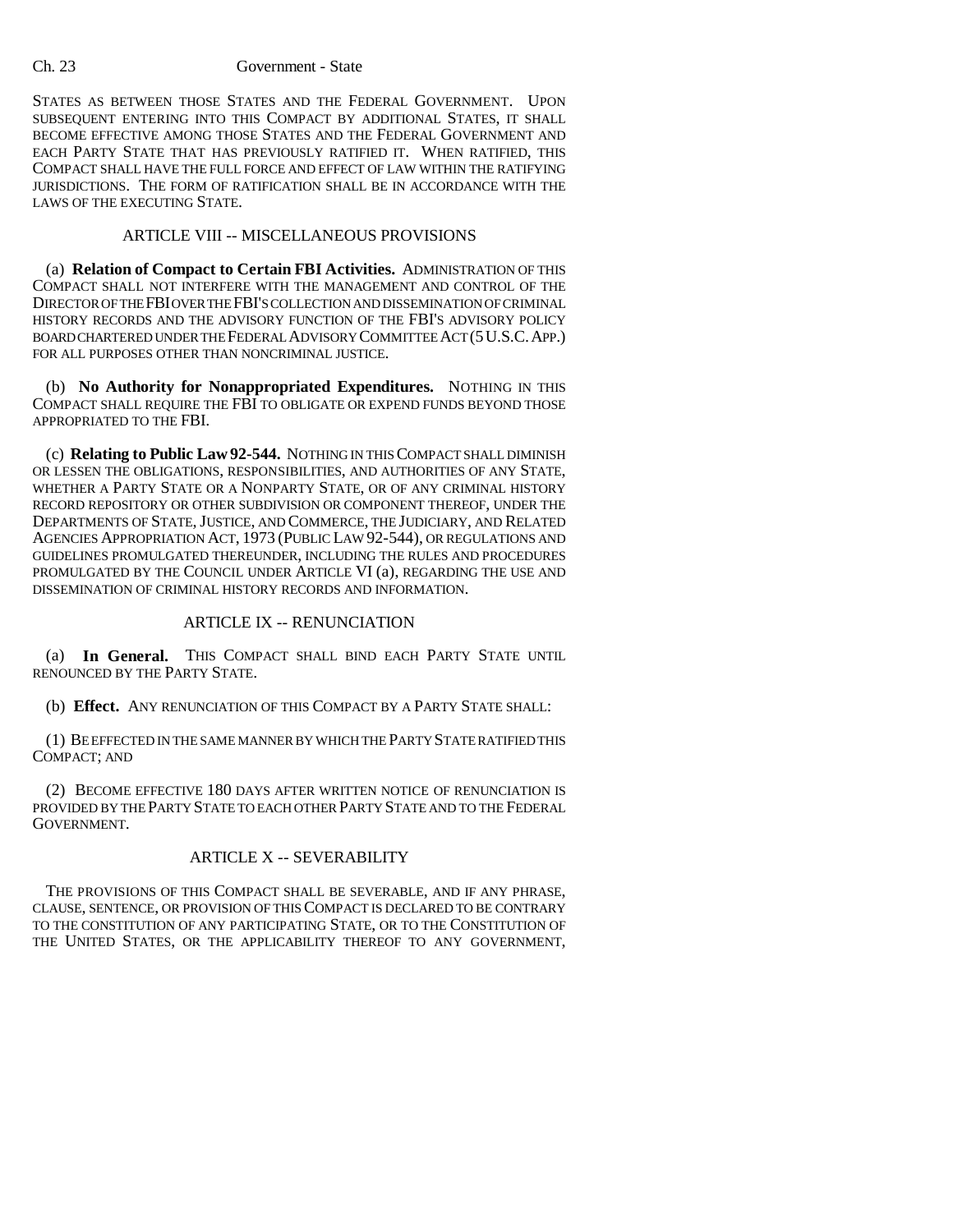Government - State Ch. 23

AGENCY, PERSON, OR CIRCUMSTANCE IS HELD INVALID, THE VALIDITY OF THE REMAINDER OF THIS COMPACT AND THE APPLICABILITY THEREOF TO ANY GOVERNMENT, AGENCY, PERSON, OR CIRCUMSTANCE SHALL NOT BE AFFECTED THEREBY. IF A PORTION OF THIS COMPACT IS HELD CONTRARY TO THE CONSTITUTION OF ANY PARTY STATE, ALL OTHER PORTIONS OF THIS COMPACT SHALL REMAIN IN FULL FORCE AND EFFECT AS TO THE REMAINING PARTY STATES AND IN FULL FORCE AND EFFECT AS TO THE PARTY STATE AFFECTED, AS TO ALL OTHER PROVISIONS.

## ARTICLE XI -- ADJUDICATION OF DISPUTES

(a) **In General.** THE COUNCIL SHALL:

(1) HAVE INITIAL AUTHORITY TO MAKE DETERMINATIONS WITH RESPECT TO ANY DISPUTE REGARDING:

(A) INTERPRETATION OF THIS COMPACT;

(B) ANY RULE OR STANDARD ESTABLISHED BY THE COUNCIL PURSUANT TO ARTICLE V; AND

(C) ANY DISPUTE OR CONTROVERSY BETWEEN ANY PARTIES TO THIS COMPACT; AND

(2) HOLD A HEARING CONCERNING ANY DISPUTE DESCRIBED IN PARAGRAPH (1) AT A REGULARLY SCHEDULED MEETING OF THE COUNCIL AND ONLY RENDER A DECISION BASED UPON A MAJORITY VOTE OF THE MEMBERS OF THE COUNCIL. SUCH DECISION SHALL BE PUBLISHED PURSUANT TO THE REQUIREMENTS OF ARTICLE VI (e).

(b) **Duties of FBI.** THE FBI SHALL EXERCISE IMMEDIATE AND NECESSARY ACTION TO PRESERVE THE INTEGRITY OF THE III SYSTEM, MAINTAIN SYSTEM POLICY AND STANDARDS, PROTECT THE ACCURACY AND PRIVACY OF RECORDS, AND TO PREVENT ABUSES, UNTIL THE COUNCIL HOLDS A HEARING ON SUCH MATTERS.

(c) **Right of Appeal.** THE FBI OR A PARTY STATE MAY APPEAL ANY DECISION OF THE COUNCIL TO THE ATTORNEY GENERAL, AND THEREAFTER MAY FILE SUIT IN THE APPROPRIATE DISTRICT COURT OF THE UNITED STATES, WHICH SHALL HAVE ORIGINAL JURISDICTION OF ALL CASES OR CONTROVERSIES ARISING UNDER THIS COMPACT. ANY SUIT ARISING UNDER THIS COMPACT AND INITIATED IN A STATE COURT SHALL BE REMOVED TO THE APPROPRIATE DISTRICT COURT OF THE UNITED STATES IN THE MANNER PROVIDED BY SECTION 1446 OF TITLE 28, UNITED STATES CODE, OR OTHER STATUTORY AUTHORITY.

**SECTION 2.** 24-33.5-412, Colorado Revised Statutes, is amended BY THE ADDITION OF A NEW SUBSECTION to read:

**24-33.5-412. Functions of bureau - legislative review.** (6) THE BUREAU IS CHARGED WITH THE RESPONSIBILITY OF IMPLEMENTING, ADMINISTERING, COMPLYING WITH THE TERMS OF, AND SERVING AS THE STATE'S CRIMINAL HISTORY RECORD REPOSITORY AS DEFINED IN THE "NATIONAL CRIME PREVENTION AND PRIVACY COMPACT" ESTABLISHED IN ACCORDANCE WITH THE PROVISIONS OF PART 27 OF ARTICLE 60 OF THIS TITLE. FOR PURPOSES OF SAID COMPACT, THE COMPACT OFFICER